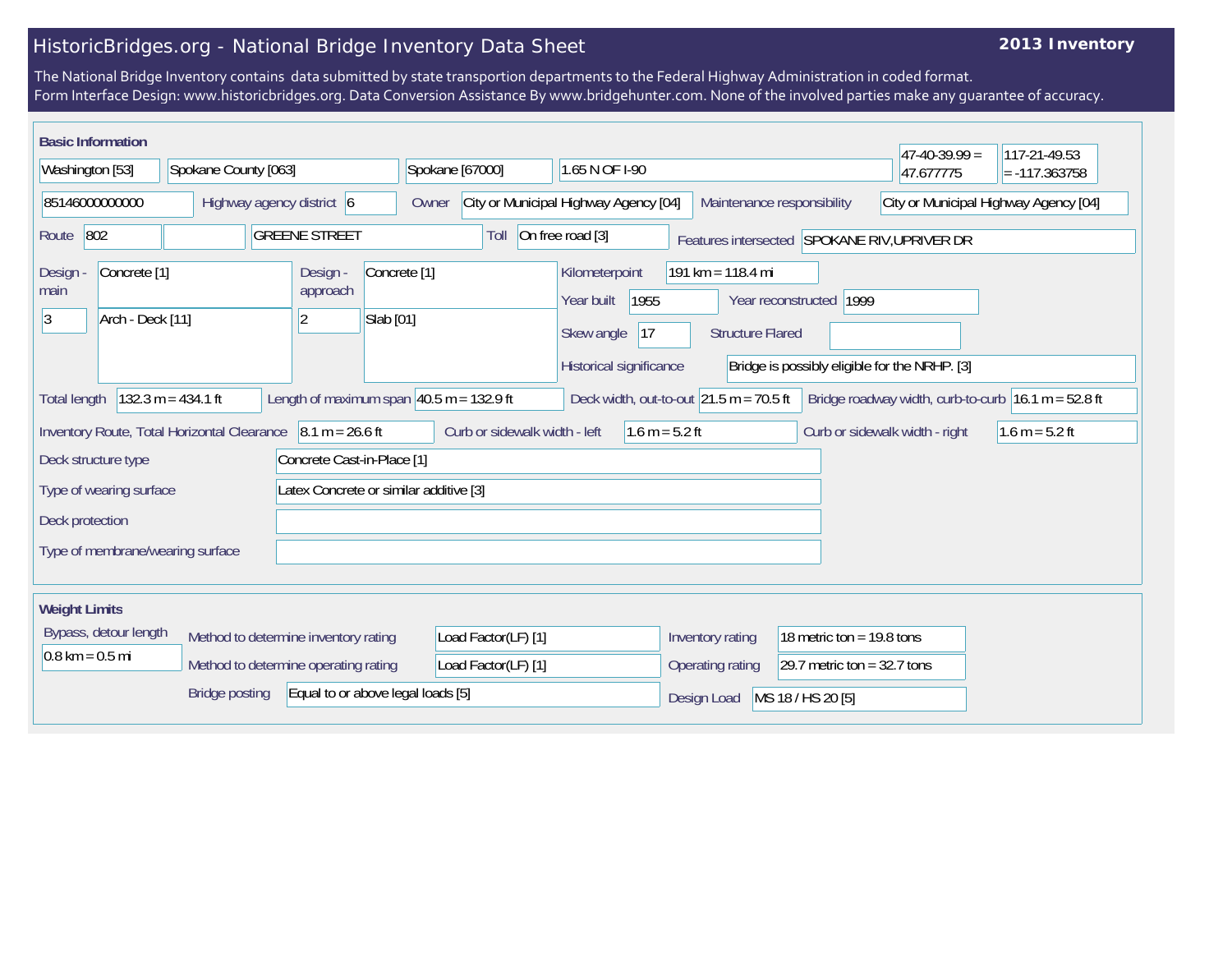| <b>Functional Details</b>                                                                                                      |                                                                                                                                       |                                      |                                                       |                    |  |  |  |  |  |
|--------------------------------------------------------------------------------------------------------------------------------|---------------------------------------------------------------------------------------------------------------------------------------|--------------------------------------|-------------------------------------------------------|--------------------|--|--|--|--|--|
| 41500<br>Average daily truck traffi 7<br>Average Daily Traffic                                                                 | Year 2010<br>%                                                                                                                        | Future average daily traffic         | 2032<br>54199<br>Year                                 |                    |  |  |  |  |  |
| Road classification<br>Other Principal Arterial (Urban) [14]                                                                   | Lanes on structure $ 4 $                                                                                                              |                                      | Approach roadway width                                | 14.6 m = $47.9$ ft |  |  |  |  |  |
| Type of service on bridge   Highway-pedestrian [5]                                                                             | Bridge median                                                                                                                         | Closed median with non-mountable bar |                                                       |                    |  |  |  |  |  |
| Parallel structure designation<br>No parallel structure exists. [N]                                                            |                                                                                                                                       |                                      |                                                       |                    |  |  |  |  |  |
| Type of service under bridge<br>Highway-waterway [6]                                                                           | Lanes under structure<br> 4                                                                                                           | Navigation control                   |                                                       |                    |  |  |  |  |  |
| Navigation vertical clearanc<br>$0 = N/A$                                                                                      | Navigation horizontal clearance $ 0 = N/A$                                                                                            |                                      |                                                       |                    |  |  |  |  |  |
|                                                                                                                                | Minimum vertical clearance over bridge roadway<br>99.99 m = $328.1$ ft<br>Minimum navigation vertical clearance, vertical lift bridge |                                      |                                                       |                    |  |  |  |  |  |
| Minimum lateral underclearance reference feature Highway beneath structure [H]                                                 |                                                                                                                                       |                                      |                                                       |                    |  |  |  |  |  |
| Minimum lateral underclearance on left $0 = N/A$<br>Minimum lateral underclearance on right $ 2.7 \text{ m} = 8.9 \text{ ft} $ |                                                                                                                                       |                                      |                                                       |                    |  |  |  |  |  |
| Minimum Vertical Underclearance $ 4.32 \text{ m} = 14.2 \text{ ft} $                                                           | Minimum vertical underclearance reference feature Highway beneath structure [H]                                                       |                                      |                                                       |                    |  |  |  |  |  |
| Appraisal ratings - underclearances   Meets minimum tolerable limits to be left in place as is [4]                             |                                                                                                                                       |                                      |                                                       |                    |  |  |  |  |  |
|                                                                                                                                |                                                                                                                                       |                                      |                                                       |                    |  |  |  |  |  |
| <b>Repair and Replacement Plans</b>                                                                                            |                                                                                                                                       |                                      |                                                       |                    |  |  |  |  |  |
| Type of work to be performed                                                                                                   | Work to be done by contract [1]<br>Work done by                                                                                       |                                      |                                                       |                    |  |  |  |  |  |
| Bridge rehabilitation because of general structure<br>deterioration or inadequate strength. [35]                               | 240000<br>Bridge improvement cost                                                                                                     | Roadway improvement cost             | 24000                                                 |                    |  |  |  |  |  |
|                                                                                                                                | Length of structure improvement                                                                                                       | 132.3 $m = 434.1$ ft                 | Total project cost<br>360000                          |                    |  |  |  |  |  |
|                                                                                                                                | Year of improvement cost estimate<br>2013                                                                                             |                                      |                                                       |                    |  |  |  |  |  |
|                                                                                                                                | Border bridge - state                                                                                                                 |                                      | Border bridge - percent responsibility of other state |                    |  |  |  |  |  |
|                                                                                                                                | Border bridge - structure number                                                                                                      |                                      |                                                       |                    |  |  |  |  |  |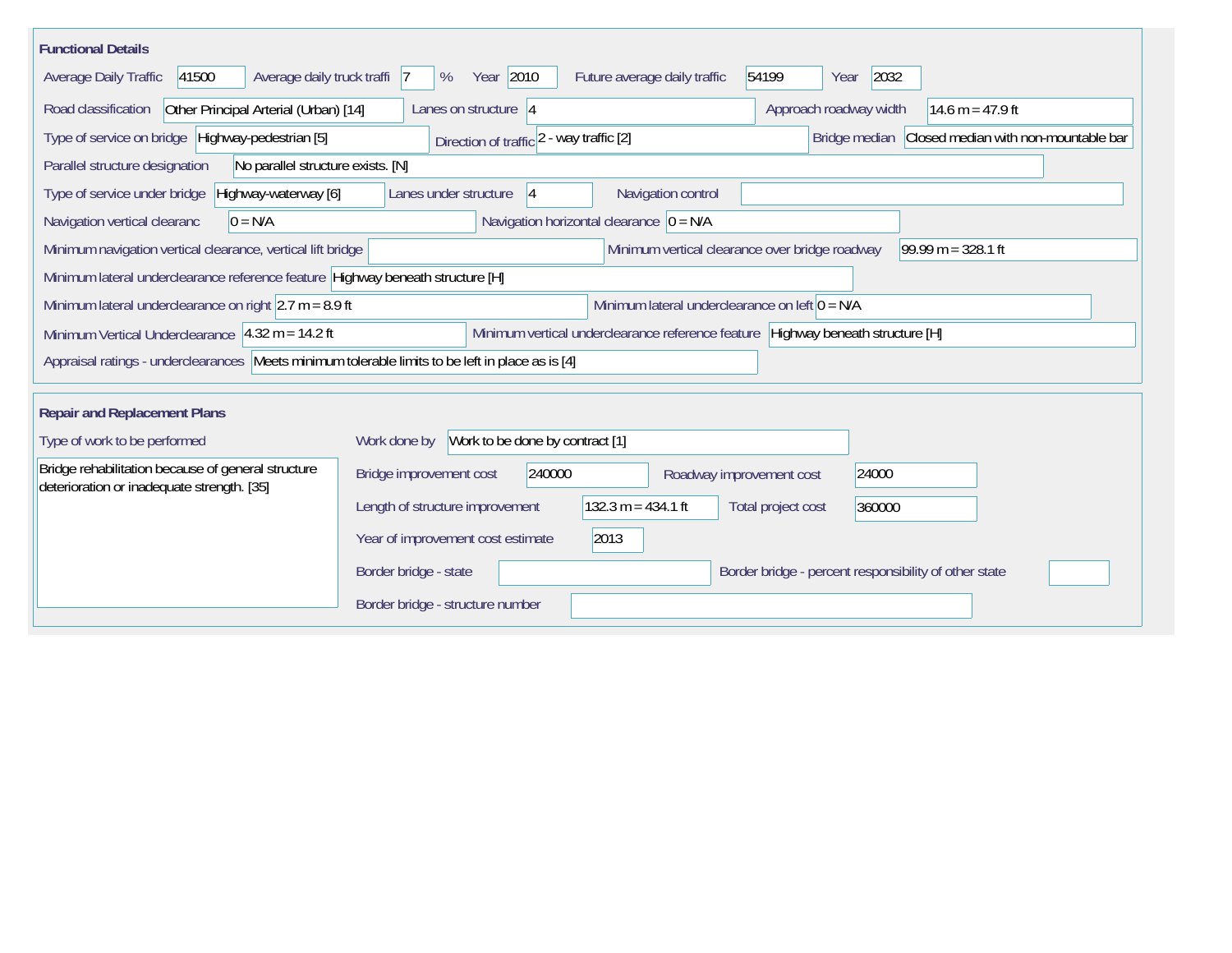| <b>Inspection and Sufficiency</b>                 |                                                         |                                                            |                                                                                                                          |  |  |  |  |  |  |  |
|---------------------------------------------------|---------------------------------------------------------|------------------------------------------------------------|--------------------------------------------------------------------------------------------------------------------------|--|--|--|--|--|--|--|
| Structure status<br>Posted for load [P]           |                                                         | Appraisal ratings -<br>structural                          | Meets minimum tolerable limits to be left in place as is [4]                                                             |  |  |  |  |  |  |  |
| Condition ratings - superstructure Good [7]       |                                                         | Appraisal ratings -                                        | Equal to present desirable criteria [8]<br>roadway alignment                                                             |  |  |  |  |  |  |  |
| Condition ratings - substructure                  | Good [7]                                                | Appraisal ratings -                                        | Meets minimum tolerable limits to be left in place as is [4]                                                             |  |  |  |  |  |  |  |
| Condition ratings - deck                          | Good [7]                                                | deck geometry                                              |                                                                                                                          |  |  |  |  |  |  |  |
| Scour                                             |                                                         |                                                            | Countermeasures have been installed to mitigate an existing problem with scour. [7]                                      |  |  |  |  |  |  |  |
| Channel and channel protection                    | Banks and/or channel have minor amounts of drift. [7]   |                                                            | Bank protection is in need of minor repairs. River control devices and embankment protection have a little minor damage. |  |  |  |  |  |  |  |
| Appraisal ratings - water adequacy                | Equal to present desirable criteria [8]                 |                                                            | Status evaluation                                                                                                        |  |  |  |  |  |  |  |
| Pier or abutment protection                       |                                                         |                                                            | 46.2<br>Sufficiency rating                                                                                               |  |  |  |  |  |  |  |
| Culverts                                          | Not applicable. Used if structure is not a culvert. [N] |                                                            |                                                                                                                          |  |  |  |  |  |  |  |
| Traffic safety features - railings                |                                                         | Inpected feature meets currently acceptable standards. [1] |                                                                                                                          |  |  |  |  |  |  |  |
| Traffic safety features - transitions             |                                                         |                                                            |                                                                                                                          |  |  |  |  |  |  |  |
| Traffic safety features - approach guardrail      |                                                         | Inpected feature meets currently acceptable standards. [1] |                                                                                                                          |  |  |  |  |  |  |  |
| Traffic safety features - approach guardrail ends |                                                         | Inpected feature meets currently acceptable standards. [1] |                                                                                                                          |  |  |  |  |  |  |  |
| October 2012 [1012]<br>Inspection date            | Designated inspection frequency                         | 24                                                         | <b>Months</b>                                                                                                            |  |  |  |  |  |  |  |
| Underwater inspection                             | Unknown [Y60]                                           | Underwater inspection date                                 | August 2013 [0813]                                                                                                       |  |  |  |  |  |  |  |
| Fracture critical inspection                      | Not needed [N]                                          | Fracture critical inspection date                          |                                                                                                                          |  |  |  |  |  |  |  |
| Other special inspection                          | Not needed [N]                                          | Other special inspection date                              |                                                                                                                          |  |  |  |  |  |  |  |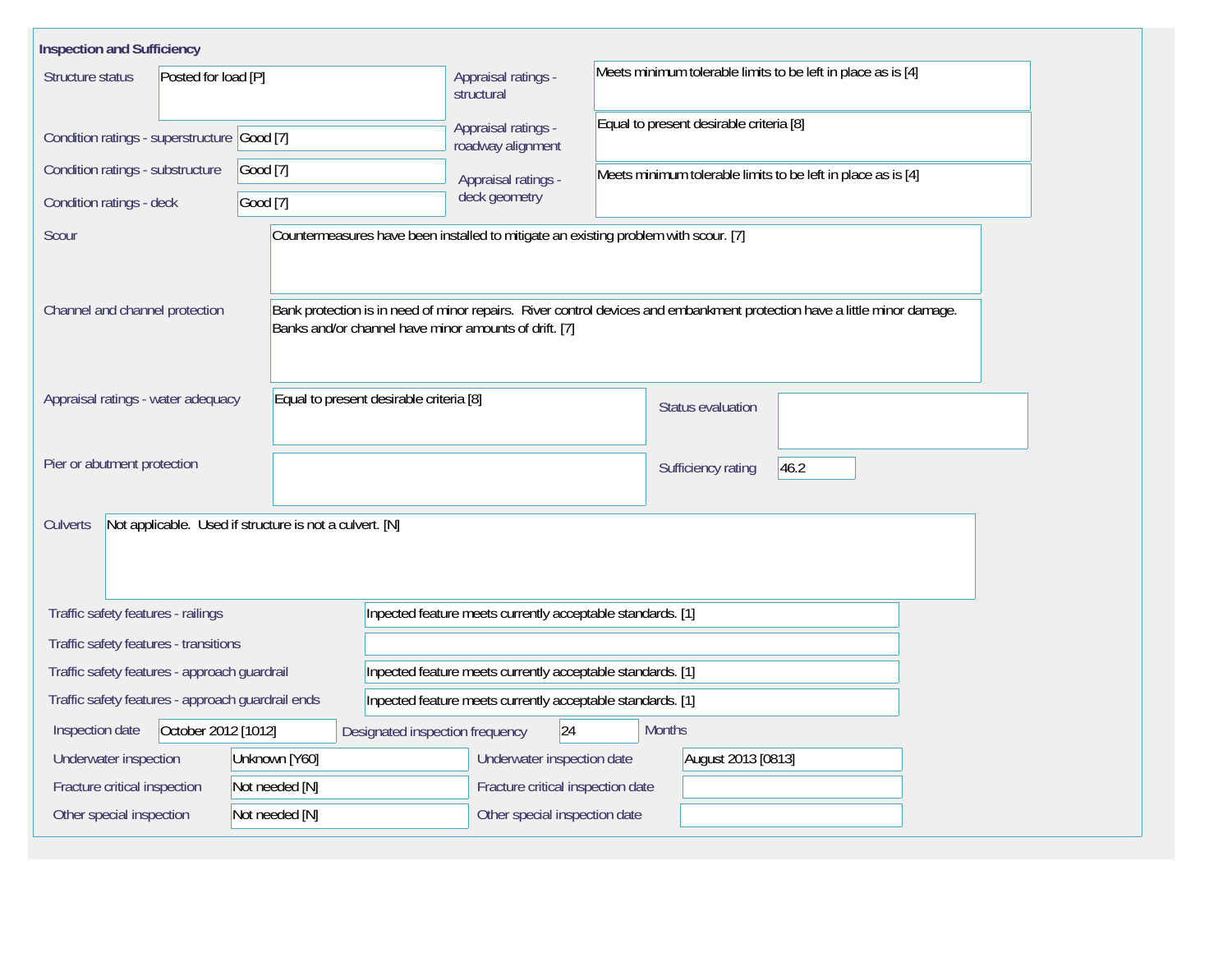## **BRIDGE INSPECTION REPORT**

|                     |                                     |               | Ver Date: 01/27/2014 | Agency: SPOKANE       |                               |  |  |
|---------------------|-------------------------------------|---------------|----------------------|-----------------------|-------------------------------|--|--|
| Status: Released    |                                     |               | Printed On: 09/30/20 |                       | Program Mgr: Roman G. Peralta |  |  |
| Bridge No.          | 533000802                           | Page: 1/3     |                      | <b>Structure Type</b> |                               |  |  |
|                     | Bridge Name GREENE ST OC SPOKANE R. | Route         | 00802                | Location              | 1.65 N OF I-90                |  |  |
| <b>Structure ID</b> | 08514600                            | MilePost 1.19 |                      | Intersecting          | SPOKANE RIV, UPRIVER DR       |  |  |

|                | Inspector's Signature   | <b>JEM</b> |   | G0608<br>IDent#        |       |              |      | Co-Inspector's Signature |       |                              |                   |               |                    |                       |
|----------------|-------------------------|------------|---|------------------------|-------|--------------|------|--------------------------|-------|------------------------------|-------------------|---------------|--------------------|-----------------------|
|                |                         |            |   |                        |       |              |      |                          |       | <b>Inspections Performed</b> |                   |               |                    |                       |
| 4              | <b>Structural Adgcy</b> | (657)      | N | Pier/Abut/Protect      | (679) |              | 1955 | Year Built               | (332) | IT                           |                   | <b>NT HRS</b> | <b>Date</b>        | <b>Rep Type</b>       |
| 4              | Deck Geometry           | (658)      | 7 | Scour                  | (680) |              | 1999 | Year Rebuilt             | (336) | Υ                            | 24                | 8.0           | 10/17/2012 Routine |                       |
| 4              | Underclearance          | (659)      | 7 | <b>Retaining Walls</b> | (682) | 33           | 63   | <b>Oper Rating</b>       | (551) |                              |                   |               |                    | <b>Fract Crit</b>     |
| 5              | <b>Operating Level</b>  | (660)      | 9 | <b>Pier Protection</b> | (683) | 20           | 38   | Inv Rating               | (554) | D                            | 60                | 1.5           |                    | 08/13/2013 Underwater |
| 8              | <b>Alignment Adgcy</b>  | (661)      |   | <b>Bridge Rails</b>    | (684) | P            | A    | Open Close               | (293) |                              |                   |               |                    | Special               |
| 8              | WaterwayAdqcy           | (662)      | 0 | Transition             |       | $(685)$ 9999 |      | Vert Over Deck           | (360) |                              |                   |               |                    | Interim               |
| $\overline{7}$ | Deck Overall            | (663)      |   | Guardrails             | (686) | 1402         |      | Vert Under               | (374) |                              |                   |               |                    | Equipment             |
| 9              | <b>Drains Condition</b> | (664)      |   | Terminals              | (687) | Н            |      | Vert Und Code            | (378) |                              |                   |               |                    | Damage                |
| $\overline{7}$ | Superstructure          | (671)      | N | <b>Revise Rating</b>   | (688) | 0.00         |      | <b>Asphalt Depth</b>     |       |                              |                   |               |                    | Safety                |
| 4              | <b>Number Utilities</b> | (675)      |   | Photos Flag            | (691) | 35           |      | Speed Limit              |       |                              |                   |               |                    | Short Span            |
| $\overline{7}$ | Substructure            | (676)      |   | Soundings Flag         | (693) |              |      |                          |       |                              | <b>Total: 1.0</b> |               |                    |                       |
| 7              | Chan/Protection         | (677)      |   | Measure Clearance      | (694) |              |      |                          |       |                              |                   |               |                    |                       |
| 9              | Culvert                 | (678)      |   |                        |       |              |      |                          |       |                              | Suff Rating:      |               | 46.23              | 66.00                 |

|                | <b>BMS Elements</b>            |                |              |         |                |          |              |  |  |  |  |
|----------------|--------------------------------|----------------|--------------|---------|----------------|----------|--------------|--|--|--|--|
| <b>Element</b> | <b>Element Description</b>     | <b>Total</b>   | <b>Units</b> | State 1 | State 2        | State 3  | State 4      |  |  |  |  |
| 12             | <b>Concrete Deck</b>           | 19219          | <b>SF</b>    | 19179   | 40             | 0        | $\mathbf{0}$ |  |  |  |  |
| 35             | <b>Concrete Deck Soffit</b>    | 19219          | <b>SF</b>    | 19219   | 0              | O        | $\mathbf{0}$ |  |  |  |  |
| 116            | <b>Concrete Stringer</b>       | 1820           | LF           | 1820    | 0              | $\Omega$ | $\mathbf 0$  |  |  |  |  |
| 144            | Concrete Arch                  | 1092           | LF           | 1084    | 8              | 0        | $\mathbf{0}$ |  |  |  |  |
| 205            | Concrete Pile/Column           | 72             | EA           | 63      | 8              |          | $\mathbf 0$  |  |  |  |  |
| 210            | <b>Concrete Pier Wall</b>      | 102            | LF           | 102     | 0              | 0        | $\mathbf 0$  |  |  |  |  |
| 215            | <b>Concrete Abutment</b>       | 140            | <b>LF</b>    | 132     | 8              | 0        | 0            |  |  |  |  |
| 234            | Concrete Pier Cap / Crossbeam  | 2193           | LF           | 2143    | 50             | 0        | $\mathbf 0$  |  |  |  |  |
| 310            | <b>Elastomeric Bearing</b>     | 42             | EA           | 42      | 0              | 0        | $\mathbf 0$  |  |  |  |  |
| 321            | Concrete Roadway Approach Slab | $\overline{2}$ | <b>SF</b>    | 0       | $\overline{2}$ | $\Omega$ | $\mathbf 0$  |  |  |  |  |
| 330            | <b>Metal Bridge Railing</b>    | 728            | LF           | 728     | 0              | 0        | $\mathbf 0$  |  |  |  |  |
| 331            | <b>Concrete Bridge Railing</b> | 728            | LF           | 728     | 0              | 0        | 0            |  |  |  |  |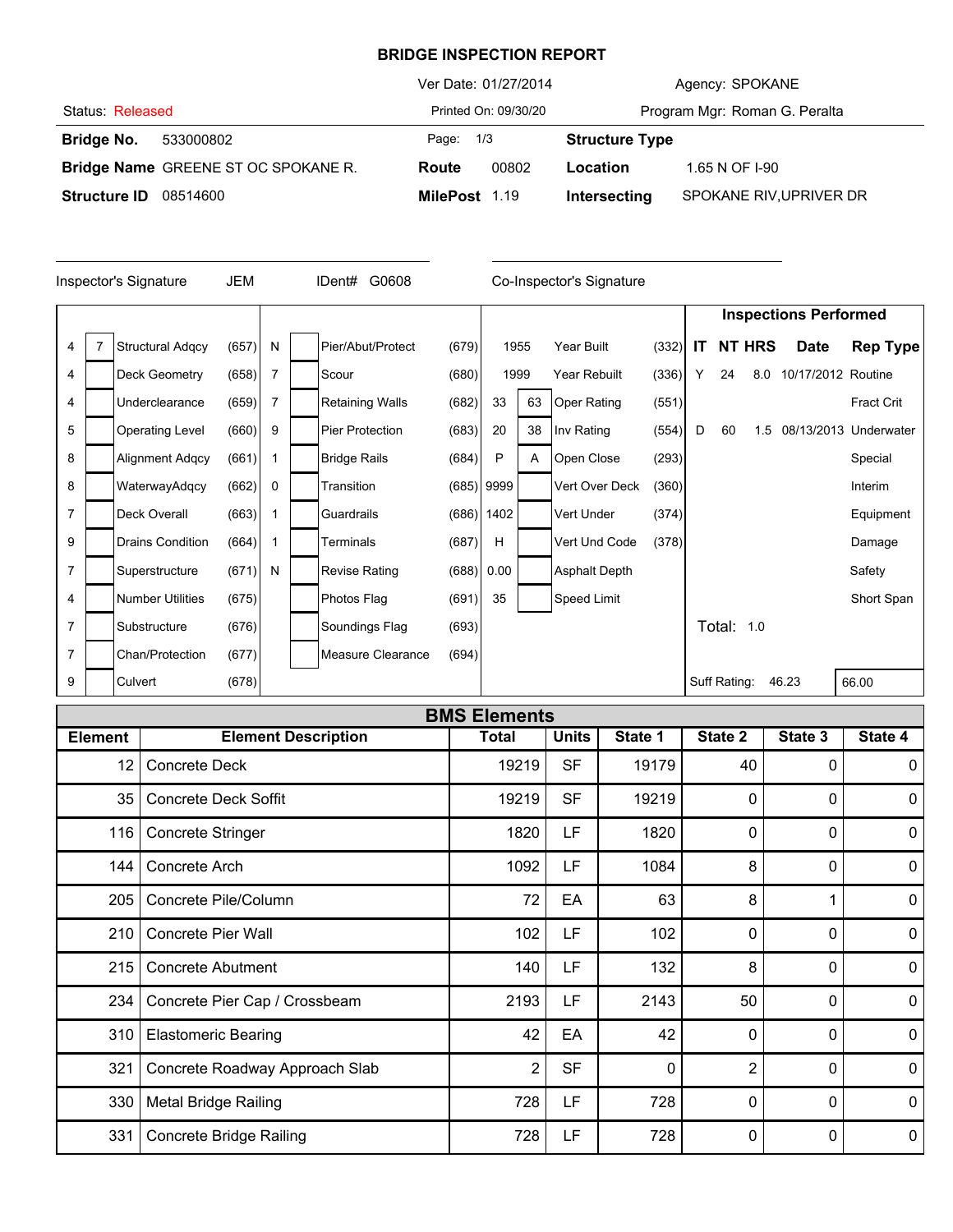## **BRIDGE INSPECTION REPORT**

|                                     | Ver Date: 01/27/2014 | Agency: SPOKANE                         |  |  |  |
|-------------------------------------|----------------------|-----------------------------------------|--|--|--|
| Status: Released                    | Printed On: 09/30/20 | Program Mgr: Roman G. Peralta           |  |  |  |
| Bridge No.<br>533000802             | Page: 2/3            | <b>Structure Type</b>                   |  |  |  |
| Bridge Name GREENE ST OC SPOKANE R. | 00802<br>Route       | 1.65 N OF 1-90<br>Location              |  |  |  |
| <b>Structure ID</b><br>08514600     | MilePost 1.19        | SPOKANE RIV, UPRIVER DR<br>Intersecting |  |  |  |

|                   | 405                                                                                                                                                                                                                                                                                        | Compression Seal / Polymer Header                                                             | 317            | LF        | 317   | 0  | 0 | 0 |  |  |  |
|-------------------|--------------------------------------------------------------------------------------------------------------------------------------------------------------------------------------------------------------------------------------------------------------------------------------------|-----------------------------------------------------------------------------------------------|----------------|-----------|-------|----|---|---|--|--|--|
|                   | 417                                                                                                                                                                                                                                                                                        | Silicone Rubber Joint Filler                                                                  | 422            | LF        | 422   | 0  | 0 | 0 |  |  |  |
|                   |                                                                                                                                                                                                                                                                                            | 803   Modified Concrete Overlay                                                               | 19219          | <b>SF</b> | 19199 | 20 | 0 | 0 |  |  |  |
|                   | <b>Notes</b>                                                                                                                                                                                                                                                                               |                                                                                               |                |           |       |    |   |   |  |  |  |
| 0                 | The bridge is oriented from the south to the north. The temperature at the time of the inspection was 51 degrees.                                                                                                                                                                          |                                                                                               |                |           |       |    |   |   |  |  |  |
| 9                 | The WSDOT BPO Dive Team performed the underwater inspection of the Greene Street Bridge, over Spokane River<br>on August 13, 2013. Bridge is oriented south and north. Piers 2 and 3 are in the channel. Complete Final Dive report<br>under the Files tab.                                |                                                                                               |                |           |       |    |   |   |  |  |  |
| $12 \overline{ }$ | The deck is covered by a concrete overlay.                                                                                                                                                                                                                                                 |                                                                                               |                |           |       |    |   |   |  |  |  |
| 35                | There are a few light cracks in the deck soffit near the pier caps.                                                                                                                                                                                                                        |                                                                                               |                |           |       |    |   |   |  |  |  |
| 116               |                                                                                                                                                                                                                                                                                            |                                                                                               |                |           |       |    |   |   |  |  |  |
| 144               |                                                                                                                                                                                                                                                                                            |                                                                                               |                |           |       |    |   |   |  |  |  |
| 205               | The columns under the joints are water-stained and developing cracks.                                                                                                                                                                                                                      |                                                                                               |                |           |       |    |   |   |  |  |  |
| 210               |                                                                                                                                                                                                                                                                                            |                                                                                               |                |           |       |    |   |   |  |  |  |
| 215               | The abutment joints have been leaking, but no new spalling was noted. The open areas behind the abutment walls<br>were inspected via an unused utility block-out. The water main is still shut down.                                                                                       |                                                                                               |                |           |       |    |   |   |  |  |  |
| 234               | There is a crack at the top of most pier caps at the apparent construction joint where the pier cap joins the deck.<br>There are vertical, hairline cracks in the pier caps at the columns. The pier caps at the joints have previous repairs,<br>some of which are beginning to break up. |                                                                                               |                |           |       |    |   |   |  |  |  |
| 310               |                                                                                                                                                                                                                                                                                            |                                                                                               |                |           |       |    |   |   |  |  |  |
| 321               |                                                                                                                                                                                                                                                                                            | The appproach slabs have some cracking, but the pavement surface remains smooth and even.     |                |           |       |    |   |   |  |  |  |
|                   |                                                                                                                                                                                                                                                                                            | 330 The grout is missing from under the bases of some of the posts on the pedestrian railing. |                |           |       |    |   |   |  |  |  |
| 331               |                                                                                                                                                                                                                                                                                            |                                                                                               |                |           |       |    |   |   |  |  |  |
| 405               |                                                                                                                                                                                                                                                                                            | The compression seals are leaking and there is some cracking in the joint headers.            |                |           |       |    |   |   |  |  |  |
| 417               |                                                                                                                                                                                                                                                                                            | The poured rubber joints are beginning to leak                                                |                |           |       |    |   |   |  |  |  |
| 681               |                                                                                                                                                                                                                                                                                            |                                                                                               |                |           |       |    |   |   |  |  |  |
| 803               |                                                                                                                                                                                                                                                                                            | Cracking in the overlay is beginning to form grid patterns                                    |                |           |       |    |   |   |  |  |  |
|                   |                                                                                                                                                                                                                                                                                            |                                                                                               | <b>Repairs</b> |           |       |    |   |   |  |  |  |